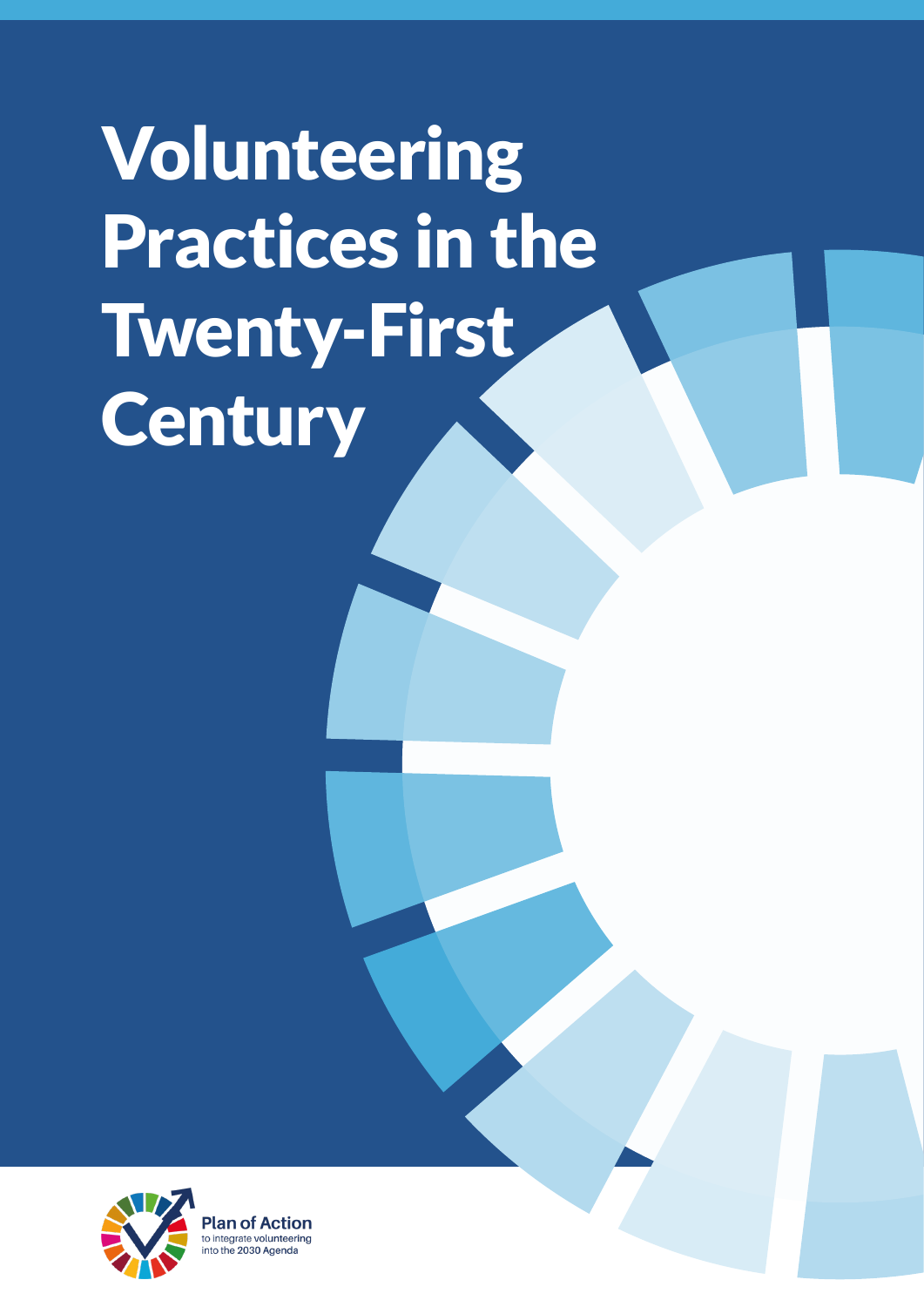This paper was commissioned by the Secretariat of the Plan of Action to Integrate Volunteering into the 2030 Agenda for the Global Technical Meeting on Volunteering in 2020.

The views expressed in this publication are those of the author(s) and do not necessarily represent those of the United Nations including UNV, or the UN Member States or any organizations partnering with the Secretariat of the Plan of Action.

All reasonable precautions have been taken by the Secretariat of the Plan of Action to verify the information contained in this publication. However, the published material is being distributed without warranty of any kind, either expressed or implied. The responsibility for the interpretation and use of the material lies with the reader. In no event shall the Secretariat of the Plan of Action be liable for damages arising from its use.

All rights reserved. No part of this publication may be reproduced, stored in a retrieval system or transmitted, in any form or by any means without prior permissions.

Author: Chris Millora, PhD Researcher, UNESCO Chair in Adult Literacy and Learning for Social Transformation at the University of East Anglia, United Kingdom

Layout design concept: Ana Petak

Infographics: Frederica Lourenço

Editing, layout and translation: Strategic Agenda, London, United Kingdom

Published in June 2020.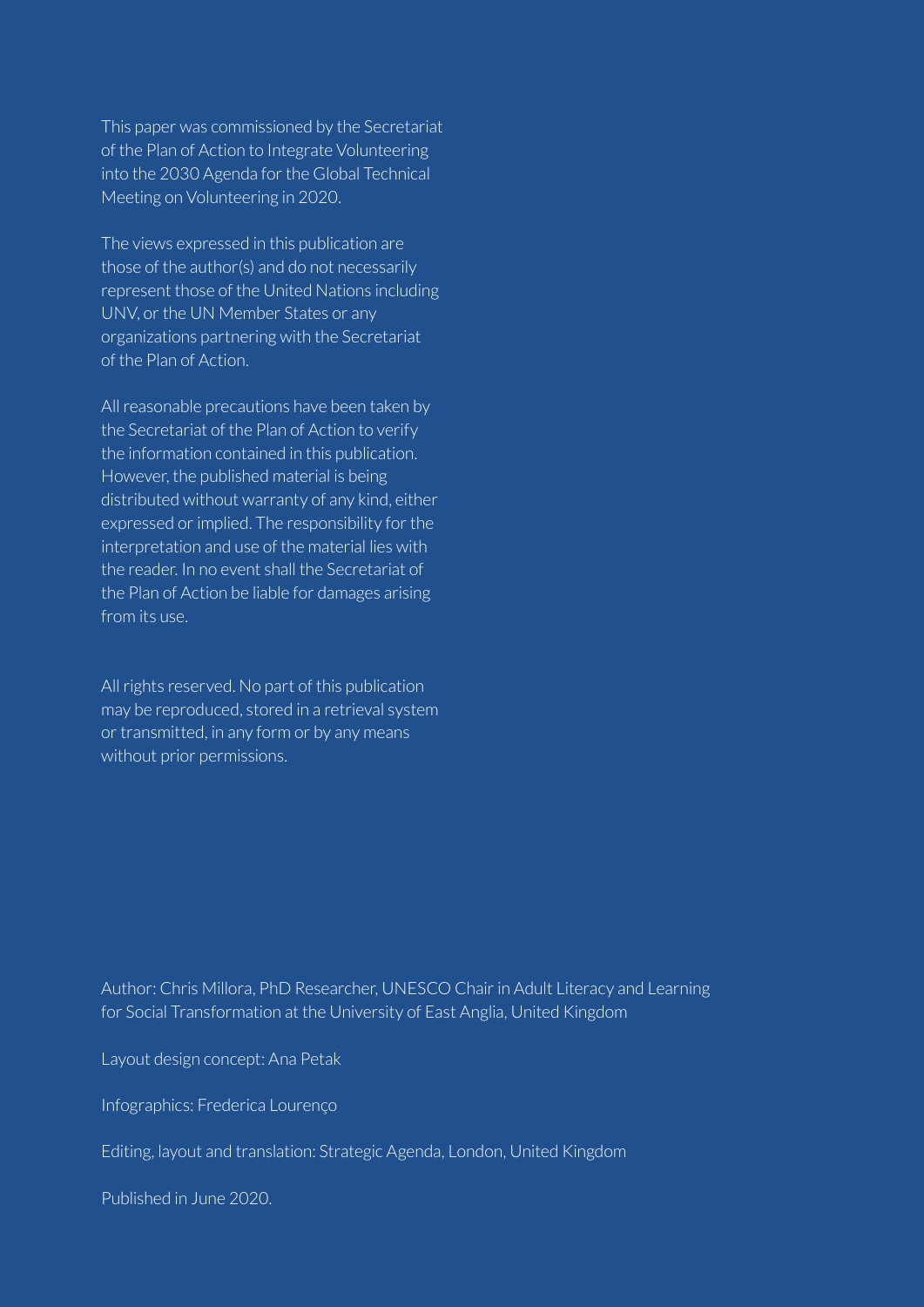## **CONTENTS**

| 1. Introduction and background                                                                                                       |        |
|--------------------------------------------------------------------------------------------------------------------------------------|--------|
| 2. Evidence of the changing landscape of volunteering                                                                                |        |
| in the twenty-first century?                                                                                                         | 6      |
| 2.1. Volunteering shaped by broader social issues and patterns                                                                       | 7      |
| 2.2. Increasing individualism                                                                                                        | 8      |
| 2.3. A northern-bias in understanding volunteering?<br>2.4. Volunteering and its "distinct" contributions to sustainable development | 8<br>9 |
| 3. Expanding the 1999 typology                                                                                                       | 11     |
| 4. A model for capturing volunteering practices in                                                                                   |        |
| the twenty-first century                                                                                                             | 14     |
| 5. What happens next?                                                                                                                | 18     |
| <b>NOTES</b>                                                                                                                         | 20     |
| <b>REFERENCES</b>                                                                                                                    | 21     |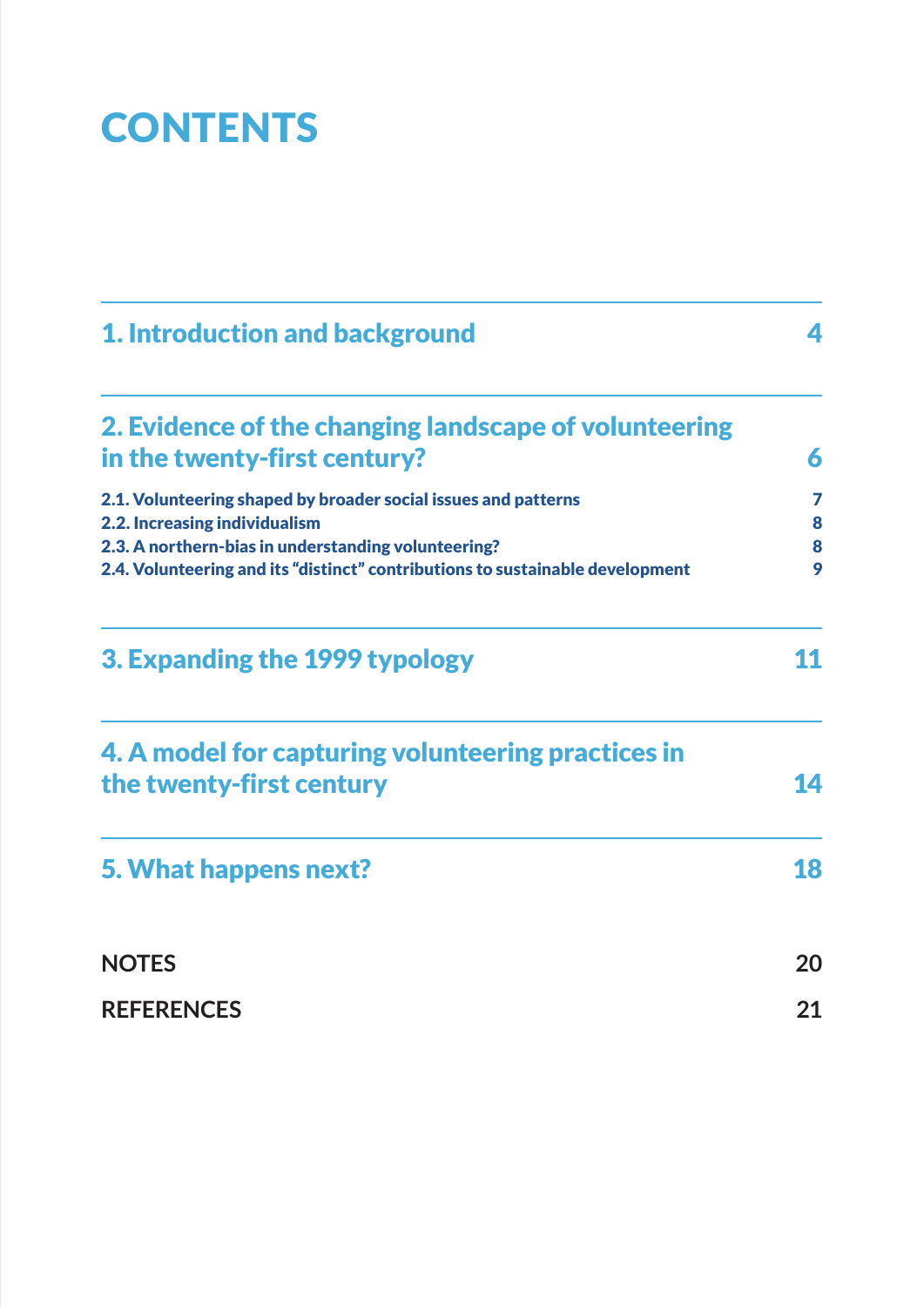# <span id="page-3-0"></span>1. Introduction and background

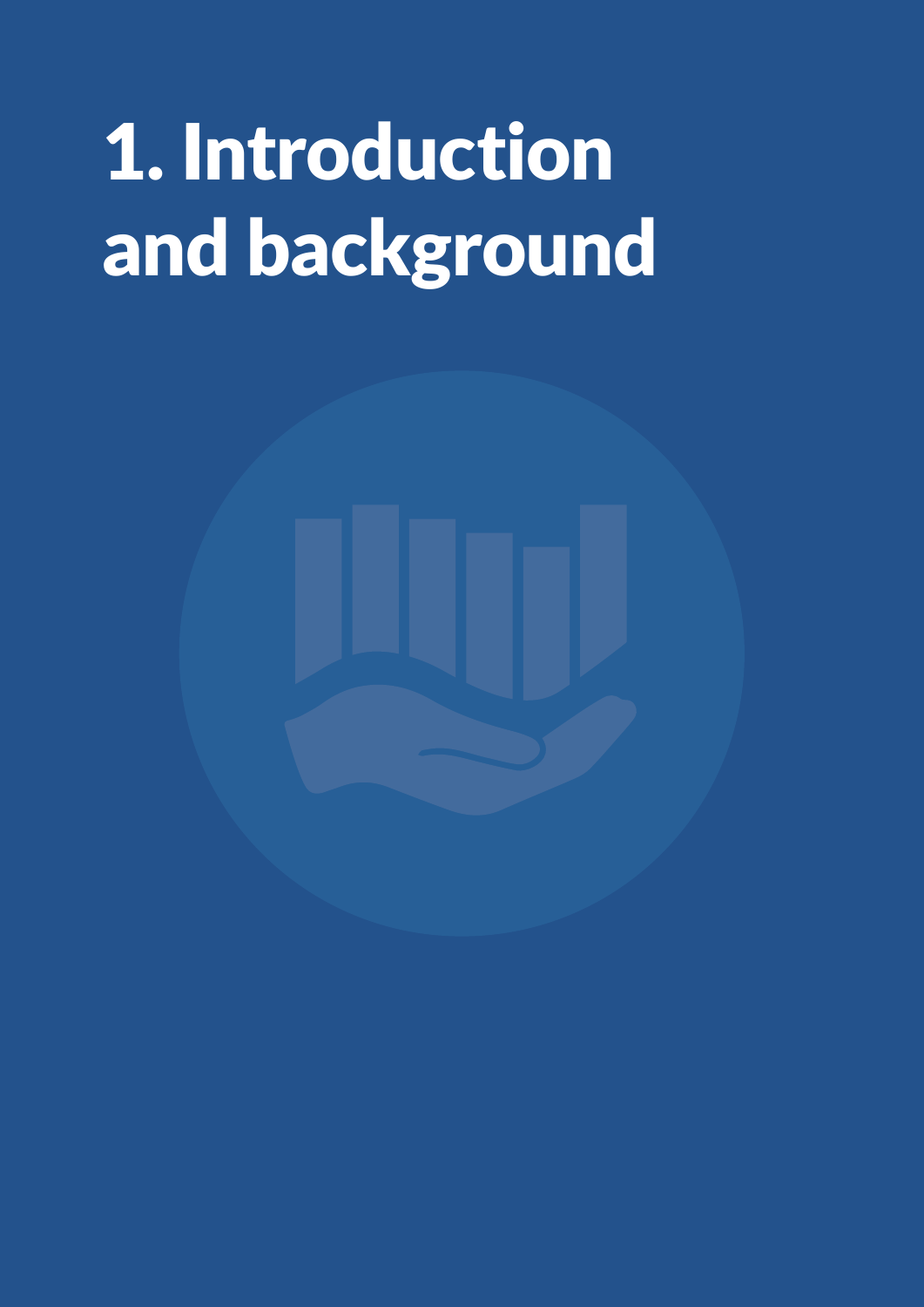In 1999, the United Nations Volunteers (UNV) programme published the background paper "Volunteering and Social Development" in advance of an expert meeting in New York that year. Both the paper and the meeting informed the design, preparation and outputs of the International Year of Volunteers in 2001 and the associated United Nations General Assembly resolution ([A/RES/56/38\)](https://www.unv.org/sites/default/files/A%20RES%2056%2038.pdf) and report ([A/56/288\)](https://www.un.org/webcast/events/iyv/a56288.pdf). Two decades after the International Year of Volunteering, the United Nations General Assembly has requested UNV and the International Federation of the Red Cross and Red Crescent Societies (IFRC) to organize a Global Technical Meeting on "Reimagining Volunteering for the 2030 Agenda" in July 2020 as a milestone in the Plan of Action to Integrate Volunteering into the 2030 Agenda. This short paper revisits the 1999 background paper after two decades, reviewing and updating the analysis to inform the Global Technical Meeting.

The 1999 paper proposed a typology of volunteering informed by a conceptual framework based on rewards, free-will, beneficiaries, organizational settings and commitments. The typology grouped different volunteering practices in four categories, broadly defined as follows:

• *Mutual aid/self-help ("By us, for us"):* When people join informally with others to address a perceived need. People volunteering in this category either work together to address common needs, reciprocate support or solve a personal need in order to offer help and support to others in the same situation.

• *Philanthropy and service to others:* This is the most commonly perceived form of volunteering and is usually conducted through organizations and associations, where people work to deliver specific services to others in need.

• *Civic participation:* Involves people voluntarily engaging in political or decision-making processes at any level, for example through committees, social audits or providing other forms of feedback.

• *Advocacy and campaigning:* Collective action aimed at securing or preventing change in broad or specific areas, including pressure groups.

Since the publication of the typology over two decades ago, there has been growing interest in the potential of volunteering for social and economic development, including research conducted by new actors, from new perspectives and through new lenses, in increasingly diverse settings. The rapid and widespread changes in the social, political, economic, technological landscapes throughout the world have also created causes for volunteers, new tools they can use and new channels for volunteering. However, while changes have undoubtedly occurred both in the theory and analysis of volunteering and in its practical application, it is not clear whether this has had an impact on the fundamental roles played by volunteers. This paper aims to re-examine the 1999 typology and update the framework, if needed, as part of the "reimagining" of volunteering by the Plan of Action for the 2030 Agenda.

This paper is divided into three parts. The first explores attempts to capture and describe how volunteering has changed over the years. This section examines the dominant conceptualizations of volunteering as a social practice and explores how research has taken into account the contribution of volunteering to the Sustainable Development Goals (SDGs) and the 2030 Agenda. The second section briefly revisits the 1999 typology and discusses how it can be revised and updated in light of the changes described. Finally, the third section presents a framework for understanding volunteering practices in the twenty-first century and raises some critical questions for further discussion.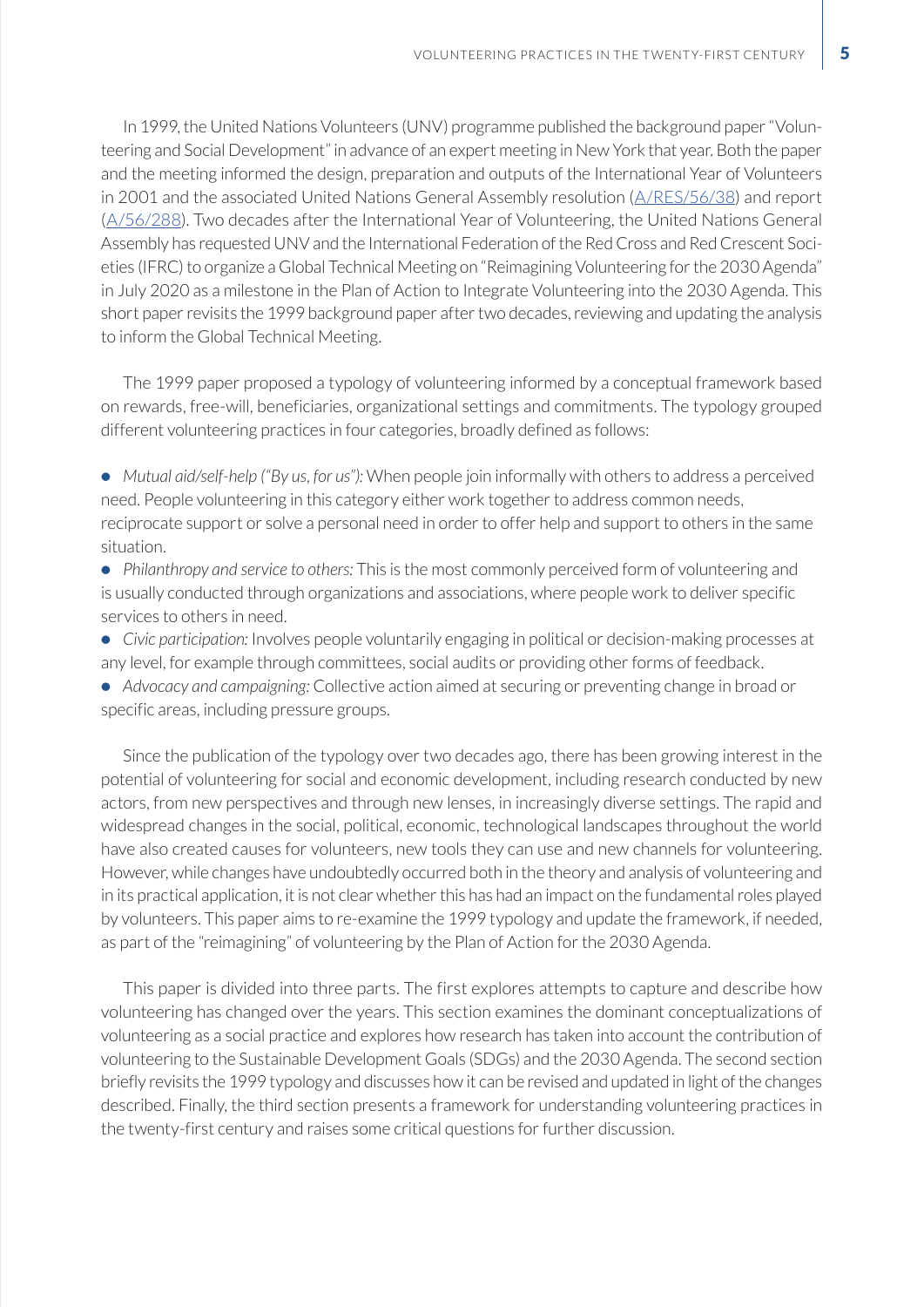<span id="page-5-0"></span>2. Evidence of the changing landscape of volunteering in the twenty-first century?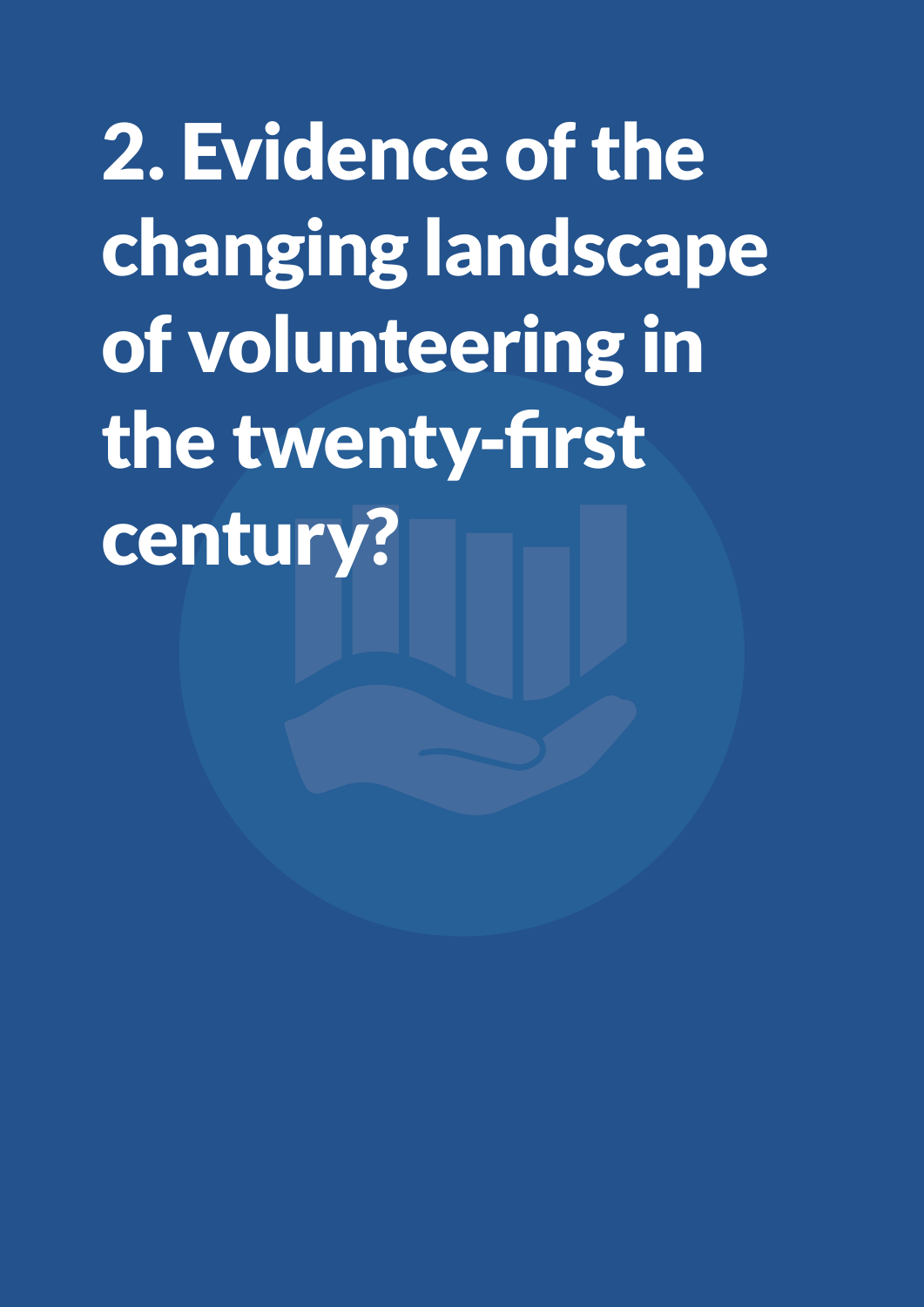<span id="page-6-0"></span>Do people volunteer differently in the twenty-first century and, if so, how? What factors have driven these changes? These questions are important for taking stock of volunteering today and how it could evolve in the future. This section explores how some of these changes are captured and described in a variety of ways.

### **2.1. Volunteering shaped by broader social issues and patterns**

There is evidence to suggest that volunteering practices are changing in response to wider social patterns and challenges, such as the climate emergency, technological advances, migration, the changing nature of work, humanitarian crises and inequalities. The global climate emergency, for instance, has inspired diverse forms of volunteer action. The State of the World's Volunteerism Report 201[81](#page-19-0) underscored the role of volunteers in response, relief and rehabilitation efforts following increasingly common natural disasters. Spontaneous volunteer responses and emergent groups—comprising individuals who are themselves "victims" of crises—are often the first responders following natural disasters[.2](#page-19-0) During the earthquake that struck Nepal in 2015, for example, local survivors immediately came together to care for and support each other, while community members and neighbours were noted as the first and most important rescuers.[3](#page-19-0) These informal volunteering responses have also been taken up in policies and programmes by formal actors, with mixed results. For instance, in one account of volunteering responses from Australia, broader political and social factors led to higher regulation of volunteering responses to disasters, which were strained by increasing state expectations.[4](#page-19-0)

Additionally, the rapid spread of new technologies and online connectivity has also diversified volunteer engagement and facilitated certain individuals with access to volunteering opportunities. For example, around 12,000 individuals from 187 countries volunteer online every year through the UNV online volunteering platform.[5](#page-19-0) Online volunteering encompasses a wide range of activities, including graphic design, updating a Wikipedia page, administering the website of a club or writing reports.<sup>6</sup> Many volunteer-involving organizations incorporate online spaces in their engagement strategy, since they can improve access to individuals who may have encountered difficulties to volunteering in the past, such as persons with disabilities.[7](#page-19-0)

There has also been global recognition of the contribution of informal volunteering or person-to-person helping activities in many communities, with 70 percent of the world's volunteering carried out directly and informally between individuals, outside of "formal" organizations and groups.<sup>8</sup> Recognizing that volunteering goes beyond a "service-delivery mechanism" and is in fact a regular part of many people's everyday lives and livelihoods means acknowledging that volunteering practices can shape and are shaped by social issues at the community and individual levels. For instance, researchers have looked at the link between gender and volunteering, concluding that 57 percent of global volunteering activity is performed by women.<sup>9</sup> Similarly, another cross-country study found that the majority of women volunteer in social and health services while volunteering among men tended to be focused on cultural activities and sports.<sup>10</sup> It has also been observed that VIOs tend to rely on female volunteers, including because they problematically assume that "women have infinite time to participate in volunteer-based community groups".<sup>11</sup> In contrast, ethnographic studies of women health workers in India<sup>12</sup> and Peru<sup>13</sup> found that women struggle to balance volunteer work with other, equally demanding roles at home and in their community. In the Peruvian context, the skills and expertise of women health volunteers are lo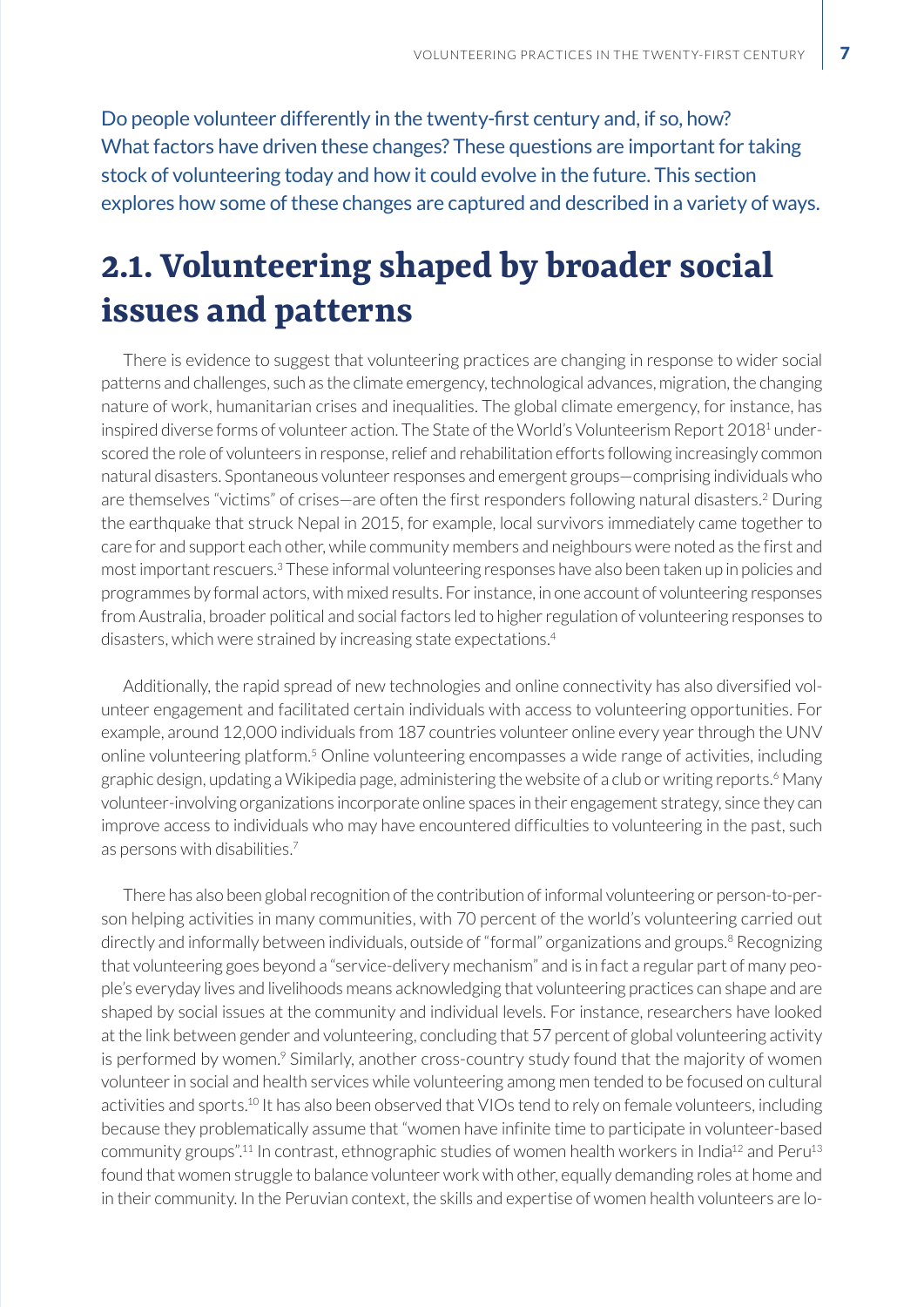<span id="page-7-0"></span>cally recognized as "innate" and "natural" among woman, warranting no special reward or remuneration. This lack of recognition (e.g. in financial terms) makes women feel undervalued and, to a certain extent, places them at an even greater disadvantage.

### **2.2. Increasing individualism**

Another dominant observation of how volunteer work has changed is the increasing individualism in decision-making as to where, how and why individuals volunteer.<sup>14</sup> Personal benefits for the volunteer (e.g. improved employment, well-being and mental health) are valued alongside more altruistic motivations and a sense of obligation. This trend is also characterized by a greater interest in short-term and episodic volunteering. In these volunteer engagements, volunteers offer their time flexibly, depending on their lifestyle and availability.<sup>15</sup> In general terms, episodic volunteering refers to short-term, emergent, sporadic volunteer engagement, which may even be a one-off event.<sup>16</sup>

Volunteers also tend to engage with specific causes and outcomes they personally identify with or those that are "fashionable" and "trendy", instead of showing long-term loyalty to specific organizations. These trends are described as "new" forms of volunteering that are often pitted against "traditional" ones characterized as "lifelong and demanding commitment"[.17](#page-19-0) Much of the research in this particular area has been conducted in countries in the global North, where there are often formal volunteering spaces, meaning it is important to explore whether such trends can also be observed in other contexts. Nonetheless, both "forms" of volunteering can coexist within a particular time and context, instead of one replacing the other[.18](#page-19-0)

### **2.3. A northern-bias in understanding volunteering?**

The IFRC Global Review of Volunteering report<sup>19</sup> found that the dominant understanding of volunteering—which is often presented as "universal"—has been framed by the experiences of the global North. Even volunteering studies conducted in contexts in the global South often use theoretical approaches grounded in the North as a starting point or focus on the experience of international volunteer from the North. This skewed focus means "particular forms of volunteering are privileged over others"[.20](#page-19-0) For instance, the tendency to frame the South as the "host" of volunteer programmes from the North, leads to the wealth of volunteering practices within these contexts being eclipsed, especially with in the context of "poor" and "marginalized" communities[.21](#page-19-0)

To make progress with volunteering for development, we must first understand the realities of volunteering within contexts in the global South, instead of using frameworks highly influenced by experiences elsewhere.[22](#page-19-0) In terms of research on volunteering, this means diversifying the methods used to understand volunteering practices, such as by conducting participatory and ethnographic research. In terms of practice, this means that development actors (volunteers, development workers, staff and partner communities) must examine power relationships in volunteer activities in greater depth.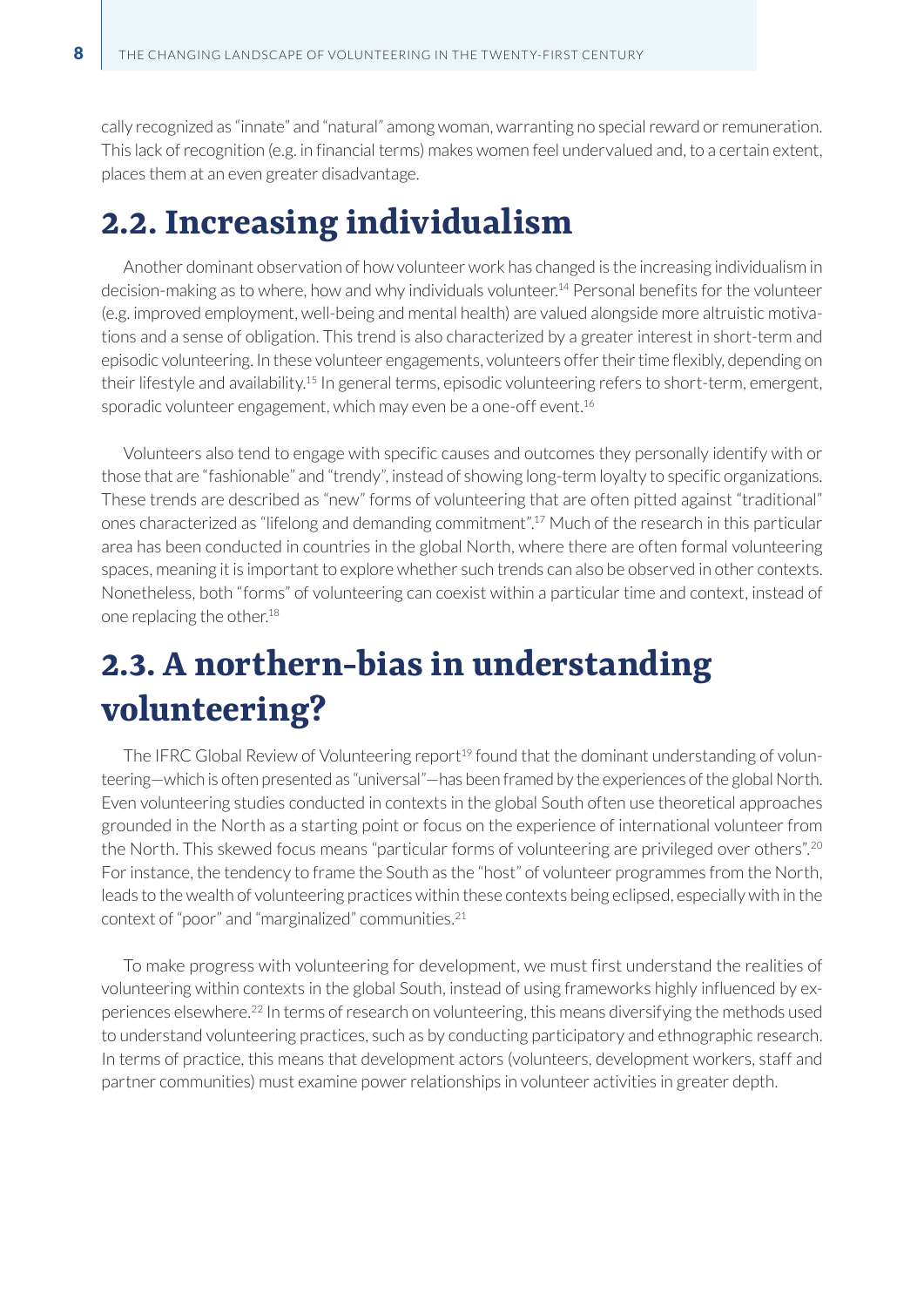<span id="page-8-0"></span>There have already been changes in practices that take these local experiences into account. In 2015, researchers mapped out how volunteering aims and practices have responded to the "changing tides" of development approaches over time.<sup>[23](#page-19-0)</sup> They noted, for example, that certain international volunteering organizations that post volunteers have moved beyond service-delivery approaches to a practice where international volunteers, who are often from the global North, engage in volunteer work in contexts in the global South to provide services and skills to fill "gaps". The emergence of South-to-South volunteering schemes have also influenced the reappraisal of the roles of volunteers as agents of change at the local and global levels.<sup>24</sup> Organizations are increasingly using approaches focused on partnership-building with local volunteers and involving "marginalized" groups in decision-making on interventions that directly affect them. This can be seen as a response to critiques of traditional North–South approaches to international volunteering, which can, Devereux notes, at its worst "be imperialist, paternalistic charity".[25](#page-19-0) Against the backdrop of these increasingly diverse ways of "doing" volunteering, we must remain vigilant when it comes to how power relationships embedded in the wider development ecosystem play out in practice. It is crucial to critically examine how certain volunteering modalities—particularly those employed by certain actors and institutions—can co-opt the agenda and practices of others.

One of the main features of this paper is that it draws from pieces of work that use an endogenous approach to understanding volunteering in the global South grounded in understanding the "cultural and contextual realities of the Global South in all its diversity".[26](#page-19-0) In addition to cross-country comparisons and statistics, this paper also includes ethnographic, highly contextual work that makes visible nuanced issues that intersect with volunteering, such as gender $27$  and inequality.<sup>[28](#page-19-0)</sup>

## **2.4. Volunteering and its "distinct" contributions to sustainable development**

Under the Plan of Action to Integrate Volunteering into the 2030 Agenda, it is being positioned as a key driver towards achieving the SDGs. UNV notes that volunteering is "often a powerful means to engage people to ensure that global sustainable development is owned and implemented by everyone and leaving no one behind".[29](#page-19-0) Volunteering is framed as a way to support participation and inclusion when it comes to the SDGs. As such, it is well-positioned to contribute to campaigns such as the Decade of Action, which aims to speed up and scale up efforts to achieve the SDGs through individual and collective action, both locally and globally.

However, what is the unique contribution of volunteering to development, for example in the case of the SDGs? In 2015, Voluntary Service Overseas and the Institute of Development Studies conducted a two-year participatory action research project in Kenya, Mozambique, Nepal and the Philippines to answer this question.[30](#page-19-0) The project aimed not only to find out what volunteers do but also to assess their unique contributions to supporting and enabling positive change. The research identified five ways volunteering does this:

- 1. Inclusion extending the reach of public services to the poorest and most marginalized
- **2.** Ownership strengthening local ownership of development processes
- **3.** Innovation creating new forms of collaboration that lead to social innovation
- 4. Participation creating a pathway to participation and active citizenship
- **5.** Inspiration modelling different norms.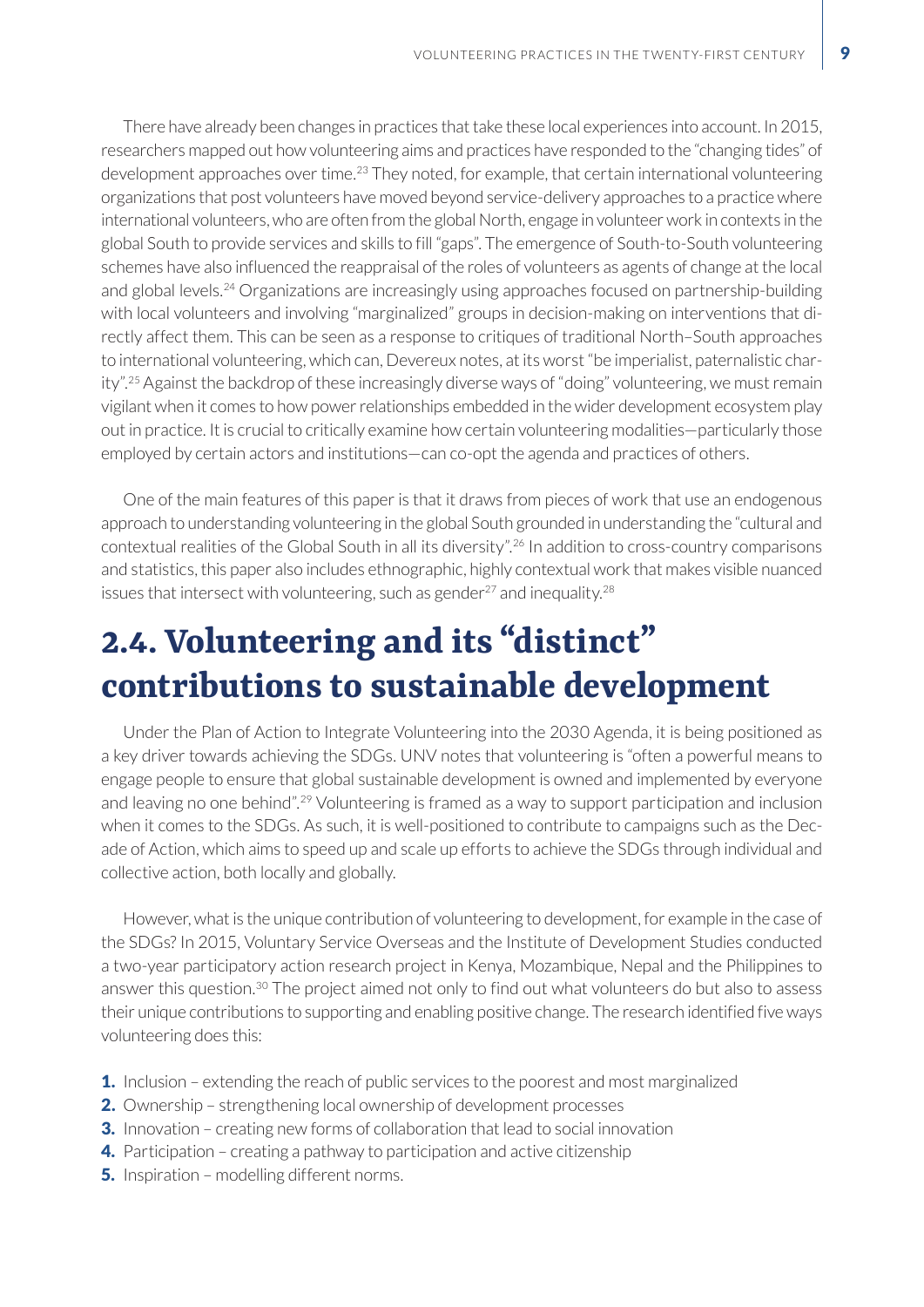<span id="page-9-0"></span>A common theme across these five aspects is the relational aspect of volunteering: "the relational way in which volunteers work makes them better able to interact with those groups which are less easy to reach - the poorest and most marginalized".<sup>[31](#page-19-0)</sup> The research explained that the effectiveness of development programmes is not determined by the lack of services but by how they are delivered, highlighting the importance of the relationships facilitated by volunteers. The State of the World's Volunteerism Report argues that it is the capacity of volunteering to stimulate self-organization and create and develop human connections that allows it to contribute towards community resilience. Considering social relations is key to answering our question about the kind of change that volunteering facilitates<sup>[32](#page-19-0)</sup> while a focus on relationships also brings issues of power to the fore (an aspect not explicitly addressed in the original 1999 typology).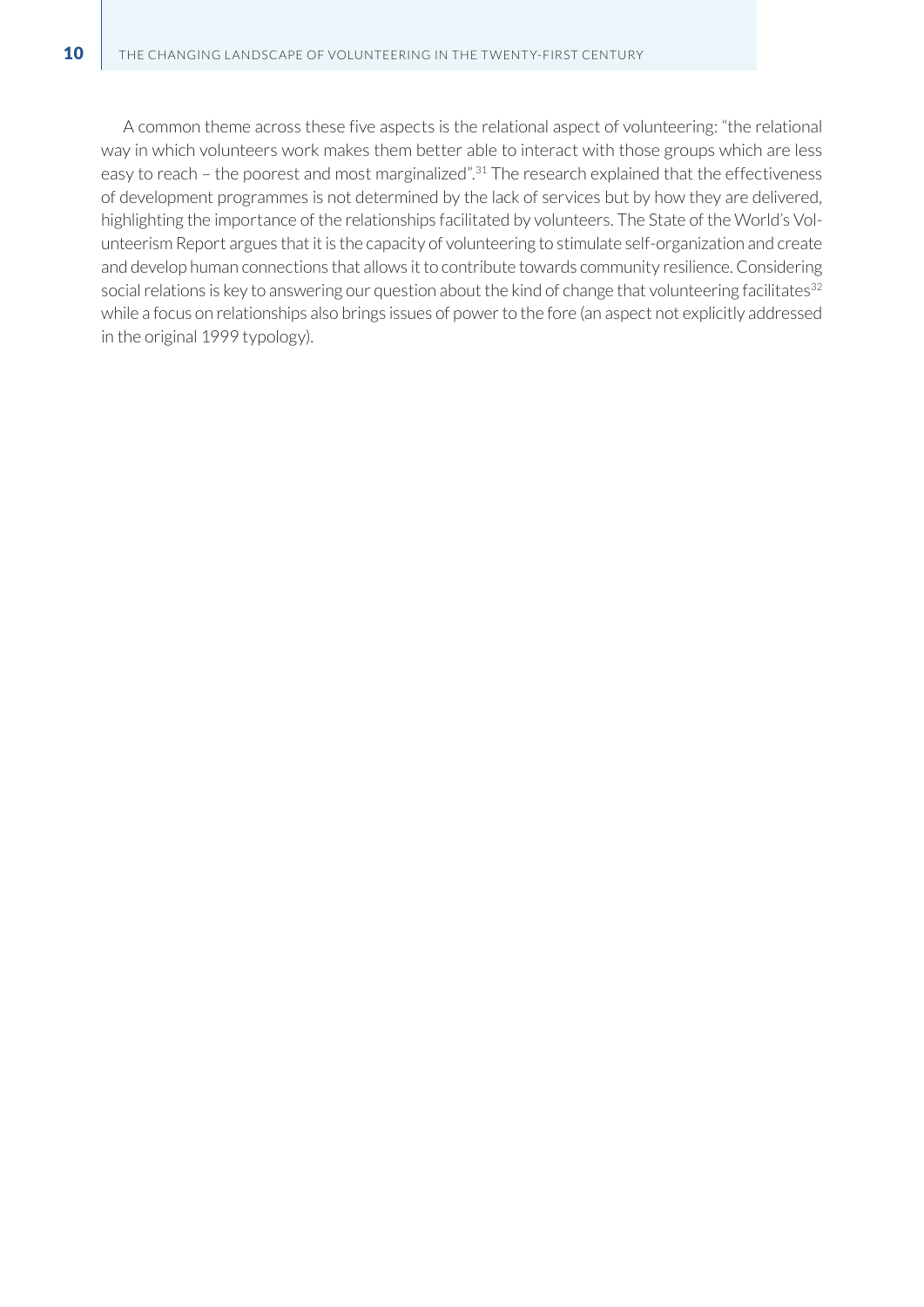# <span id="page-10-0"></span>3. Expanding the 1999 typology

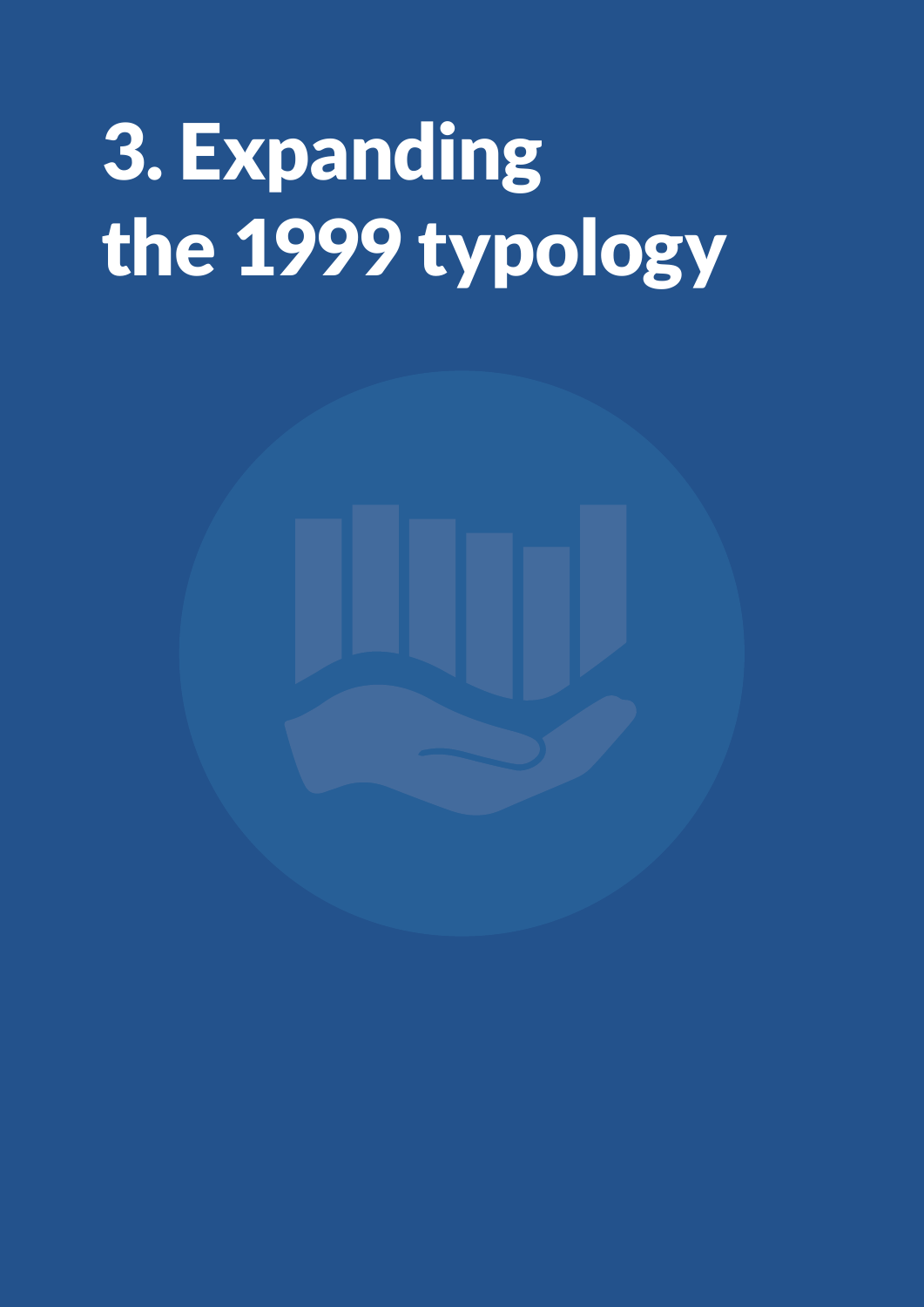<span id="page-11-0"></span>In light of the trends and patterns described in the previous section, this section considers how we can expand the previous typology. Taking the 1999 typology as a starting point, we examine critical questions and issues that can help develop our thinking about volunteering practices in the twenty-first century. Based on the original four types, this paper proposes the following extensions for the updated 2020 typology.

| <b>Types of Volunteering</b>                | <b>Characteristics (1999)</b>                                                                                                                                                                      | <b>Extension (2020)</b>                                                                                                                                                                                                                                                                                                                                                        |
|---------------------------------------------|----------------------------------------------------------------------------------------------------------------------------------------------------------------------------------------------------|--------------------------------------------------------------------------------------------------------------------------------------------------------------------------------------------------------------------------------------------------------------------------------------------------------------------------------------------------------------------------------|
| <b>Mutual aid or self-help</b>              | • When people gather<br>informally to meet a perceived<br>need, either working together<br>to address common needs<br>or reciprocating support to<br>each other or those in the<br>same situation. | Because mutual aid and self-help<br>activities are deeply embedded in<br>community practices, there are many<br>individuals who do not (or choose not<br>to) call themselves volunteers. They<br>are an important part of the picture.                                                                                                                                         |
| <b>Philanthropy or service</b><br>to others | Primary recipient of<br>volunteering is not the member<br>of the group but an external<br>third party.<br>• Often takes place within<br>voluntary or community<br>organizations.                   | • Greater recognition of the<br>diversity of organizations in which<br>volunteering through service takes<br>place, such as corporations and<br>universities. <sup>33</sup><br>• A closer look at the varying roles<br>of volunteers within organizations,<br>beyond delivering services.<br>Volunteers could also be leaders,<br>decision makers, planners and<br>evaluators. |
| <b>Participation</b>                        | • Roles played by volunteers<br>in participatory governance<br>processes.<br>• Participation as an<br>essential component of good<br>governance.                                                   | • Could be expanded by looking<br>into participation by volunteers<br>in development programmes in<br>civil society spaces (e.g. in non-<br>governmental organizations (NGOs)).                                                                                                                                                                                                |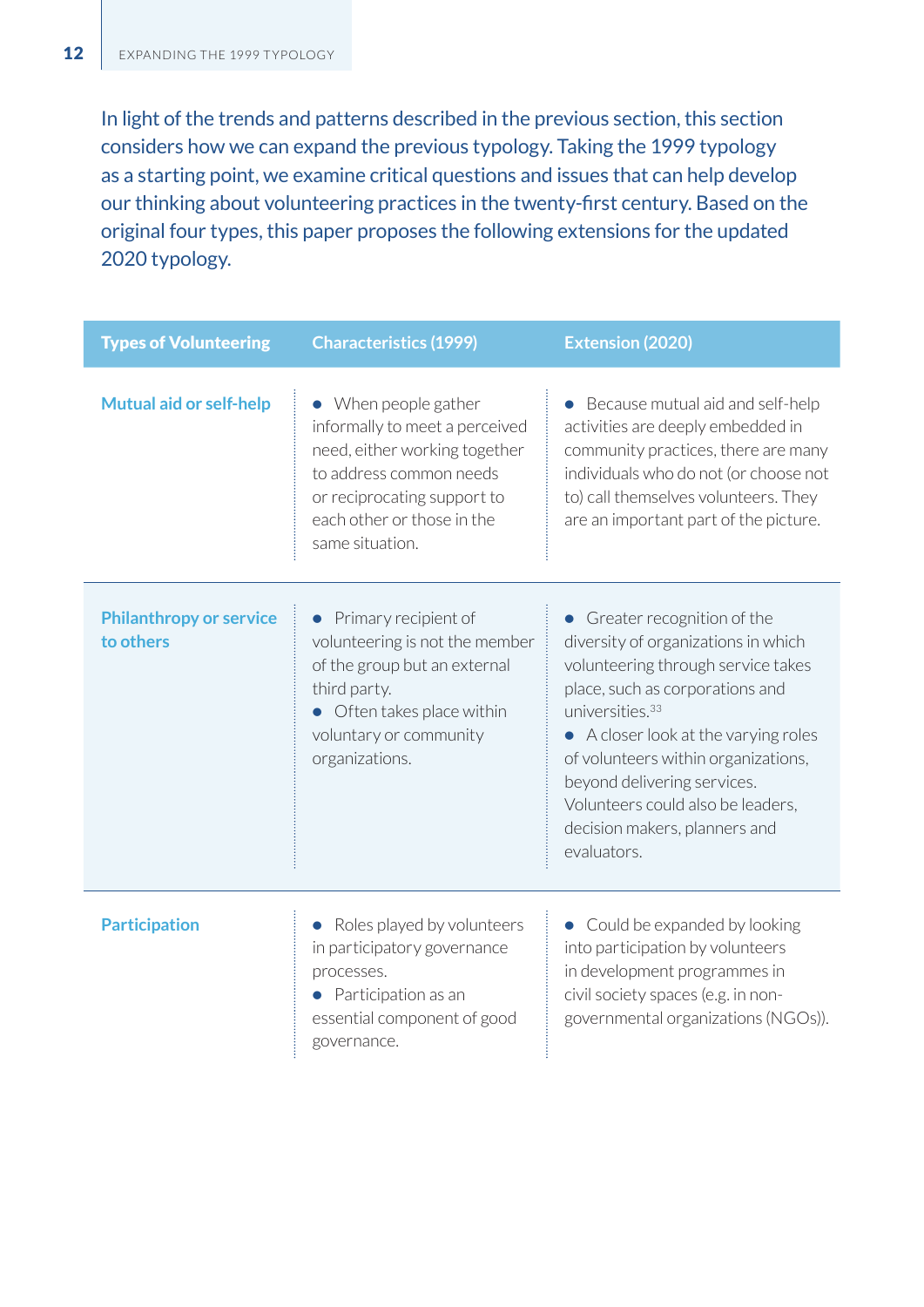<span id="page-12-0"></span>

| <b>Types of Volunteering</b>      | <b>Characteristics (1999)</b>              | <b>Extension (2020)</b>                                                                                                                                                                                                                                                                                                                                                                                                                                                                                                                                                                                                                          |
|-----------------------------------|--------------------------------------------|--------------------------------------------------------------------------------------------------------------------------------------------------------------------------------------------------------------------------------------------------------------------------------------------------------------------------------------------------------------------------------------------------------------------------------------------------------------------------------------------------------------------------------------------------------------------------------------------------------------------------------------------------|
| <b>Participation (cont.)</b>      |                                            | It is important to include issues of<br>$\bullet$<br>agency and voice in the discussion.<br>Understanding the extent of<br>participation is critical, since it could<br>only mean "attendance", without the<br>ability to directly shape outcomes.<br>In line with this, there is a need to<br>critically examine the possibility<br>of states and governments co-<br>opting volunteering agendas and<br>practices, which would otherwise<br>be embedded in community-based<br>practices.<br>Consider the possibility of<br>volunteering to disrupt/question/<br>challenge government and<br>development processes and not<br>only support them. |
| <b>Advocacy or</b><br>campaigning | • Collective action to lobby<br>for change | Could look closely at the political<br>aspect of volunteering practices and<br>how they could go beyond awareness-<br>raising to actually challenge power<br>structures at a systems level.                                                                                                                                                                                                                                                                                                                                                                                                                                                      |

In addition to the four types introduced in 1999, this paper also proposes adding a fifth type of volunteering practice, following the proposal by the Institute for Volunteer Research to include volunteering as "expressive behaviours" or "volunteering as leisure".<sup>34</sup> This type would cover volunteering motivated by a personal interest, in activities such as concerts, arts and sports events and tourism. This type of volunteering includes the wealth of volunteer activities primarily conducted by individuals to obtain human, social and cultural capital that could be valuable, for example, for young people entering the job market. It is important to highlight that thinking of volunteering as leisure does not mean a frivolous activity performed by hobbyists and nor is it synonymous with "voluntourism" (a combination of leisure travel and charity work that is not compatible with principles of effective and sustainable development). Stebbins has proposed the term "serious leisure" to indicate that this form of volunteering could be performed systematically and be "sufficiently substantial, interesting and fulfilling for the participant to find a (leisure) career there acquiring and expressing a combination of its special skills, knowledge and experience".[35](#page-19-0)

As we shall see further on, to avoid misconceptions it is also worth noting here that all five proposed types are not mutually exclusive and can be overlapping. A volunteering activity with aspects of "leisure", for example, can be combined with aspects of the other four types in different combinations and intensities.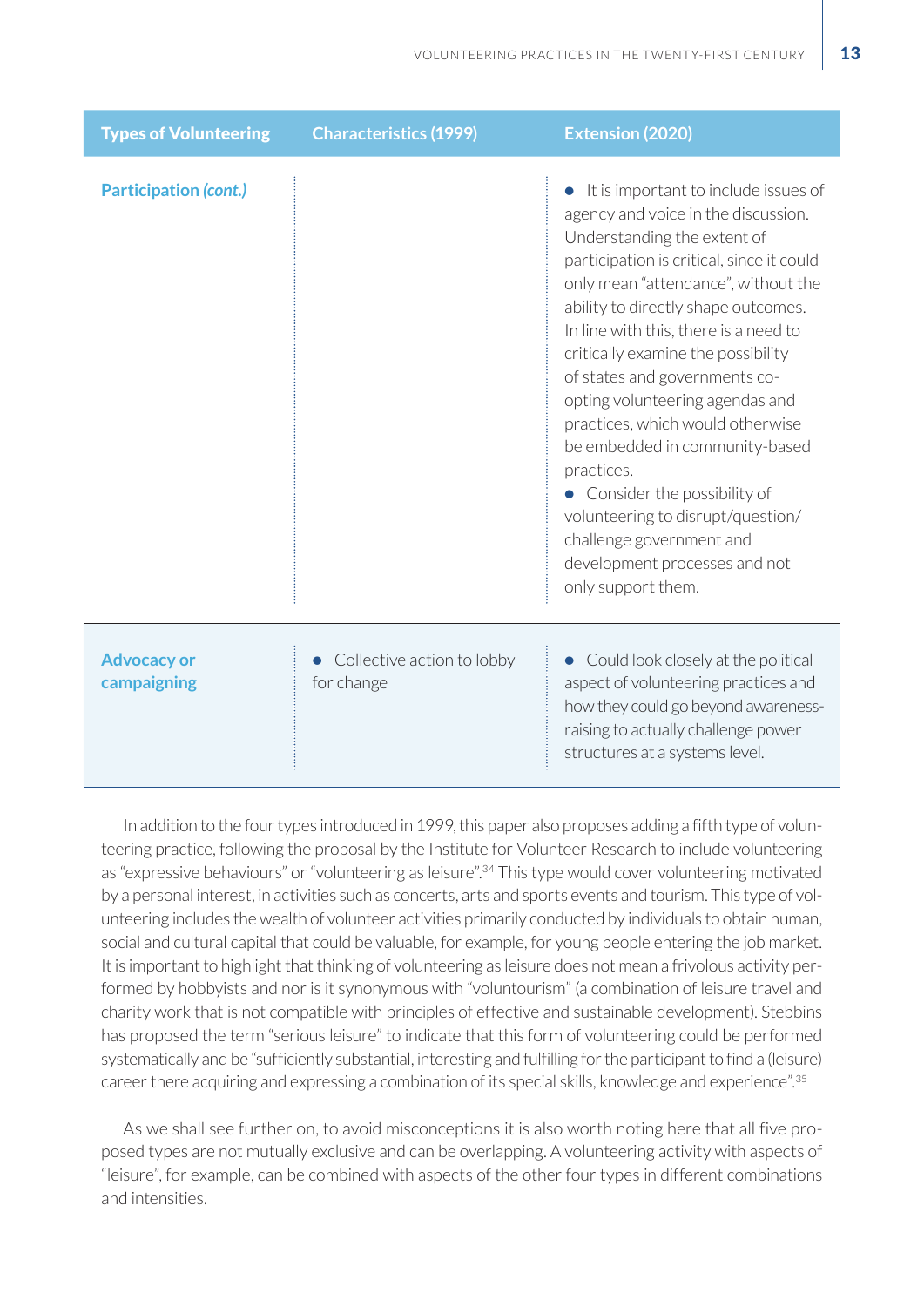<span id="page-13-0"></span>4. A model for capturing volunteering practices in the twenty-first century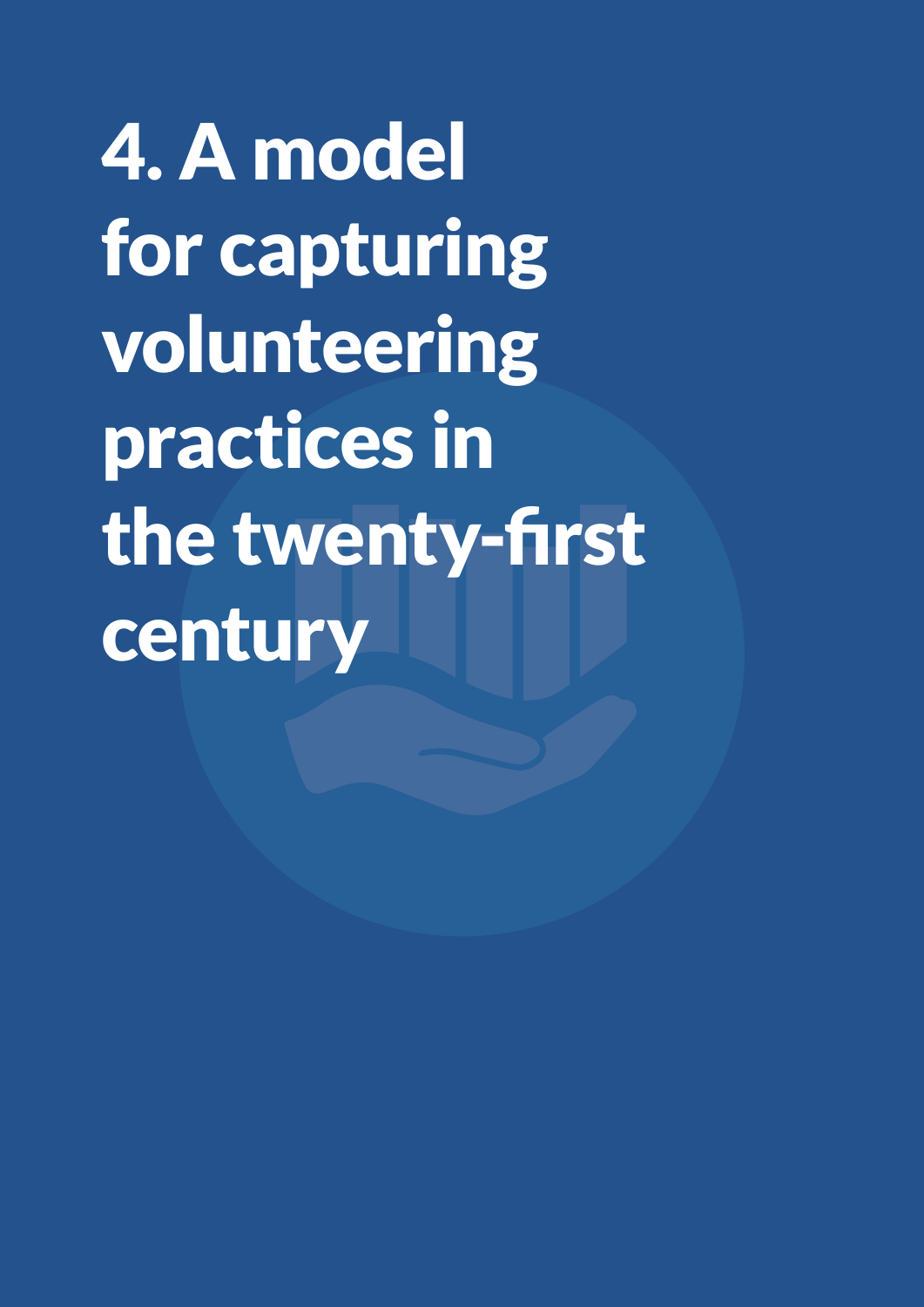In light of the extensions proposed above, this section presents an updated and reconceptualized model for understanding volunteering practices in the twenty-first century, reflecting its complexity, configurations and intensities. The 2020 model comprises five rings, each representing a dimension of a volunteer action.

#### Figure 1. The five components of volunteering practices: Structure, site, intensity, aspiration, category

**1.** The first ring represents the **structure** of the volunteering activity. Volunteering can be done **formally** through organizations, community groups or any platform that allocates support. It can also be done **informally**, as part of everyday activities to help other people. 2. The second ring refers to the **sites** of volunteer practice. This can be **online**, on-site or a combination of both. Virtual and online volunteering use technology both as a channel and a tool for volunteer activities. In many spaces, online volunteering is done in conjunction with on-site, face-to-face volunteering. The various spheres of on-site volunteering could further be broken down into community-



**3.** The third ring represents the

based volunteering, national volunteering and/or international

volunteering.

**intensity** of volunteer engagement. It can be **episodic**, involving short-term, emergent, sporadic engagement of volunteers and may even be a one-off event. Volunteering can also be more regular and long-term, with fixed patterns.

4. The fourth ring represents the **aspirational** element of volunteer practice, i.e. the final goals of volunteering. **Community-building** refers to contributions towards wider societal outcomes, such as those outlined in the SDGs. This takes into account volunteering that is primarily conducted for the benefit of others. **Self-building** is the component that takes into account benefits to individual volunteers, such as the accumulation of social and cultural capital (e.g. knowledge, skills, experience, networks, and well-being) as part of volunteering practice.

5. The final ring represents the **categories** of volunteering. Four are from the previous typology and an additional type "leisure" has been added. The five categories are shown below.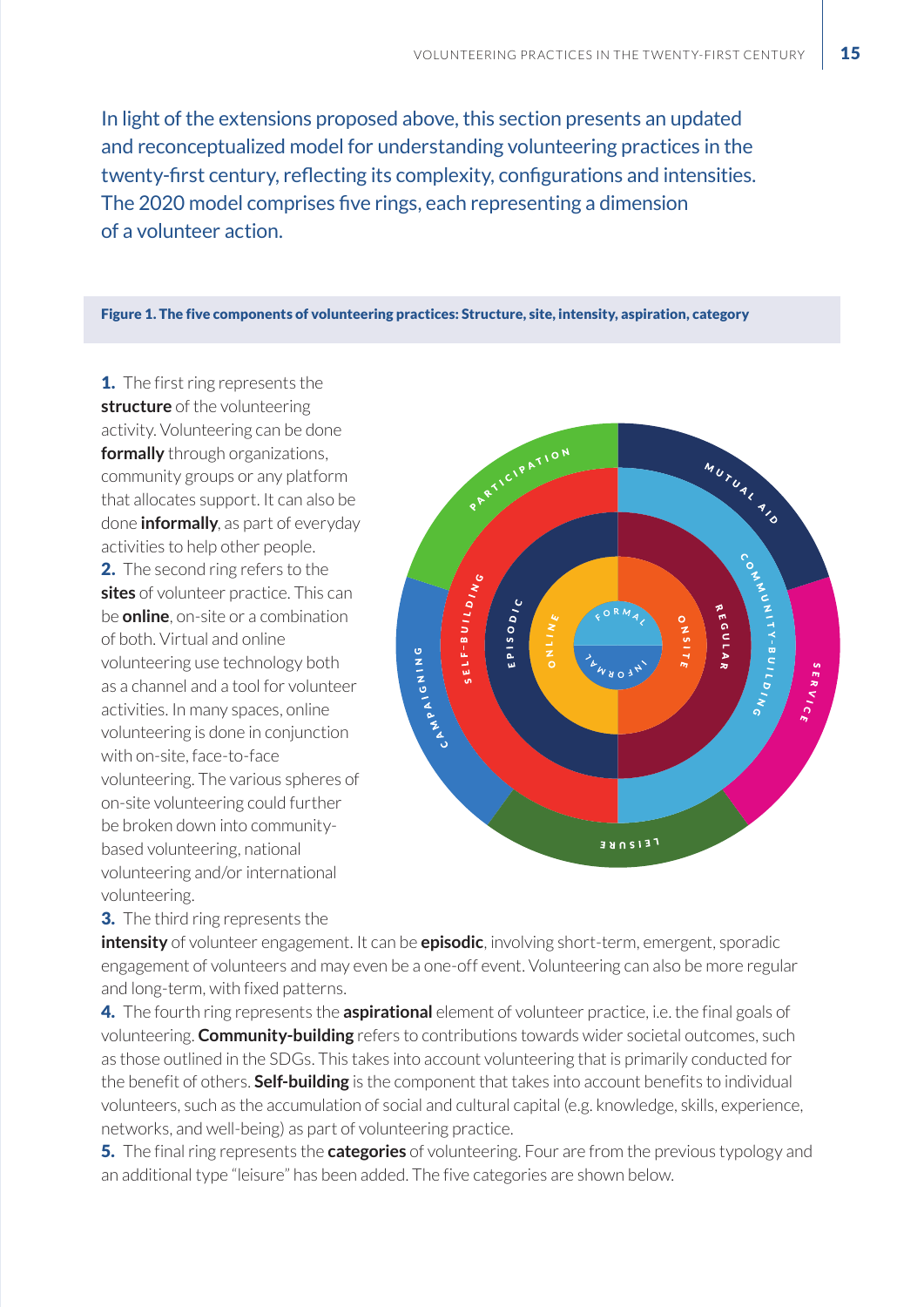Figure 2. Within this model, each ring is considered not as binary but as a spectrum. This means that volunteering activities, for instance, could have both offline and online components or a certain mix of both. A particular volunteering practice can occupy any position across the two ends of the following scale



#### Figure 3. The five categories of volunteering in 2020



While the four types are not mutually exclusive in the previous typology, the framework must be updated to take account of the extent of the overlaps between them. In this respect, the new framework moves away from thinking about mutual aid, service, participation, advocacy and the new leisure type as discrete boxes into which volunteering practices can neatly be filed. Instead, they are framed as different dimensions and categories of expressions of volunteering, which can coexist in different magnitudes and intensities, depending on the practice.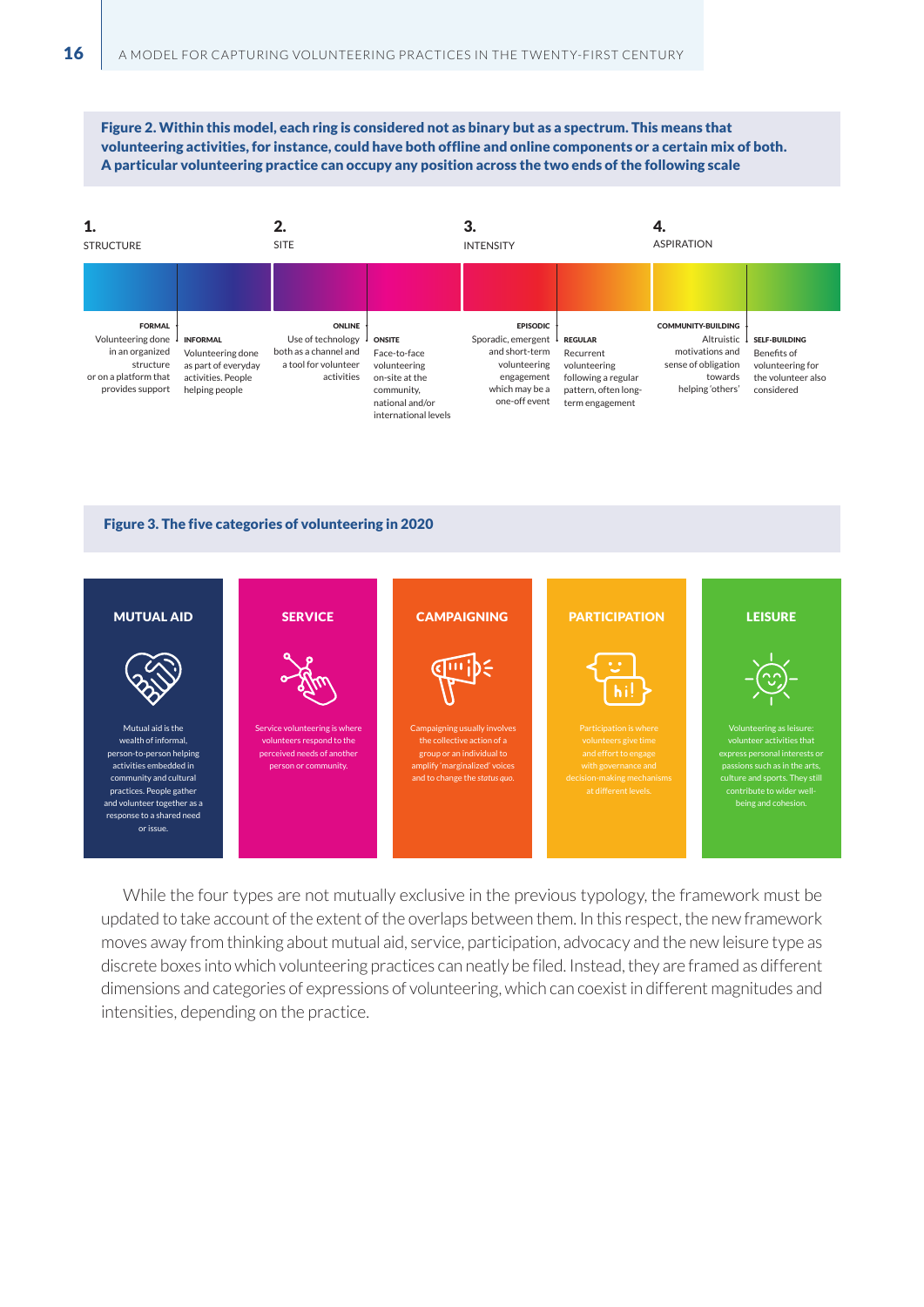Volunteer activities include various combinations and intensities of these elements, as shown in the following examples:

The *Khuluma* programme was launched in South Africa in 2013 to provide an online support group for young people living with HIV. The young people are grouped together with 10–15 other members and share with each other any concerns about their health condition via text messages for a period of three months at a time. Volunteering activities take place online and episodically with the goal of building the self and each other based on mutual aid.

In the UK, a woman in her 70s volunteers for a local school to accompany pupils during field visits. She has done this during her free time for the past five years. It increases her confidence but also helps teachers in managing workload. This volunteering activity is on-site, conducted on a regular and long-term basis, contributes to both building the self and the community and is underpinned by principles of both service and leisure.

The elements within each ring can also coexist in different intensities over time, depending on the context, illustrated by the following example, which shows the wealth of volunteering activities during a context of disaster response and rehabilitation:

In 2013, "super typhoon" Haiyan, which was at the time one of the most powerful typhoons of all time, affected more than 14 million people in the Philippines, with a death toll of 6,000. Some of the immediate responses included online and on-site fundraising and awarenessraising (campaigning and participation) by volunteers on an episodic basis. On Twitter, many users helped spread the word about missing people and which sites needed most help. There were also on-site responses by volunteers in various NGOs and individuals who were affected by the typhoon. They distributed relief goods and health services (practices that lean more towards service-delivery and mutual aid). Over time, the focus shifted from response to rehabilitation, where some volunteering practices were part of larger development projects: involvement became more regular and longer-term, with a combination of on-site rebuilding and livelihood projects and online fundraising, including donations from income-generating activities organised by overseas Filipino workers. Arts-based campaigns, such as a theatre groups (leisure and community building), setting up community-based theatre reflecting on stories of people affected by Haiyan also emerged.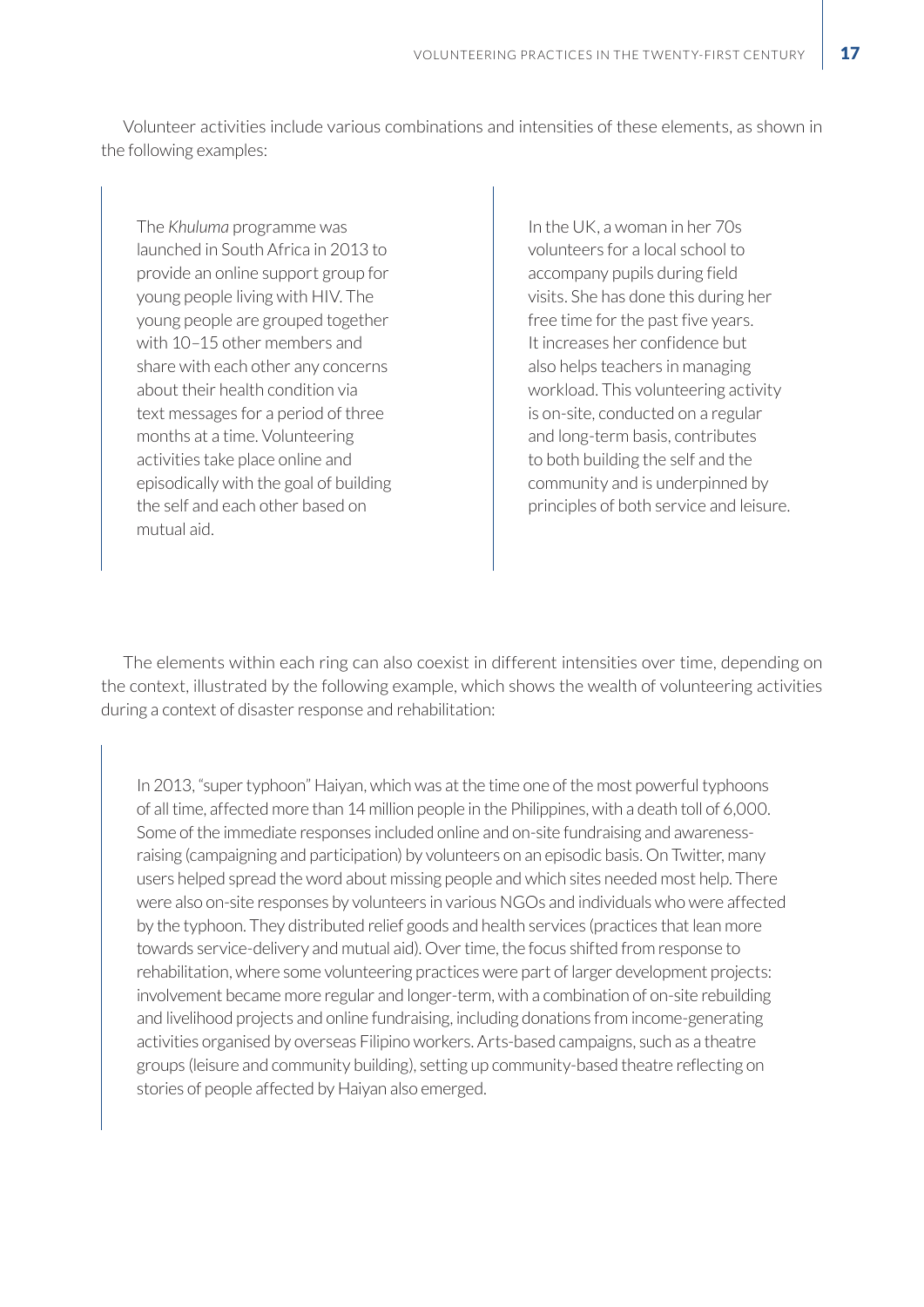# <span id="page-17-0"></span>5. What happens next?

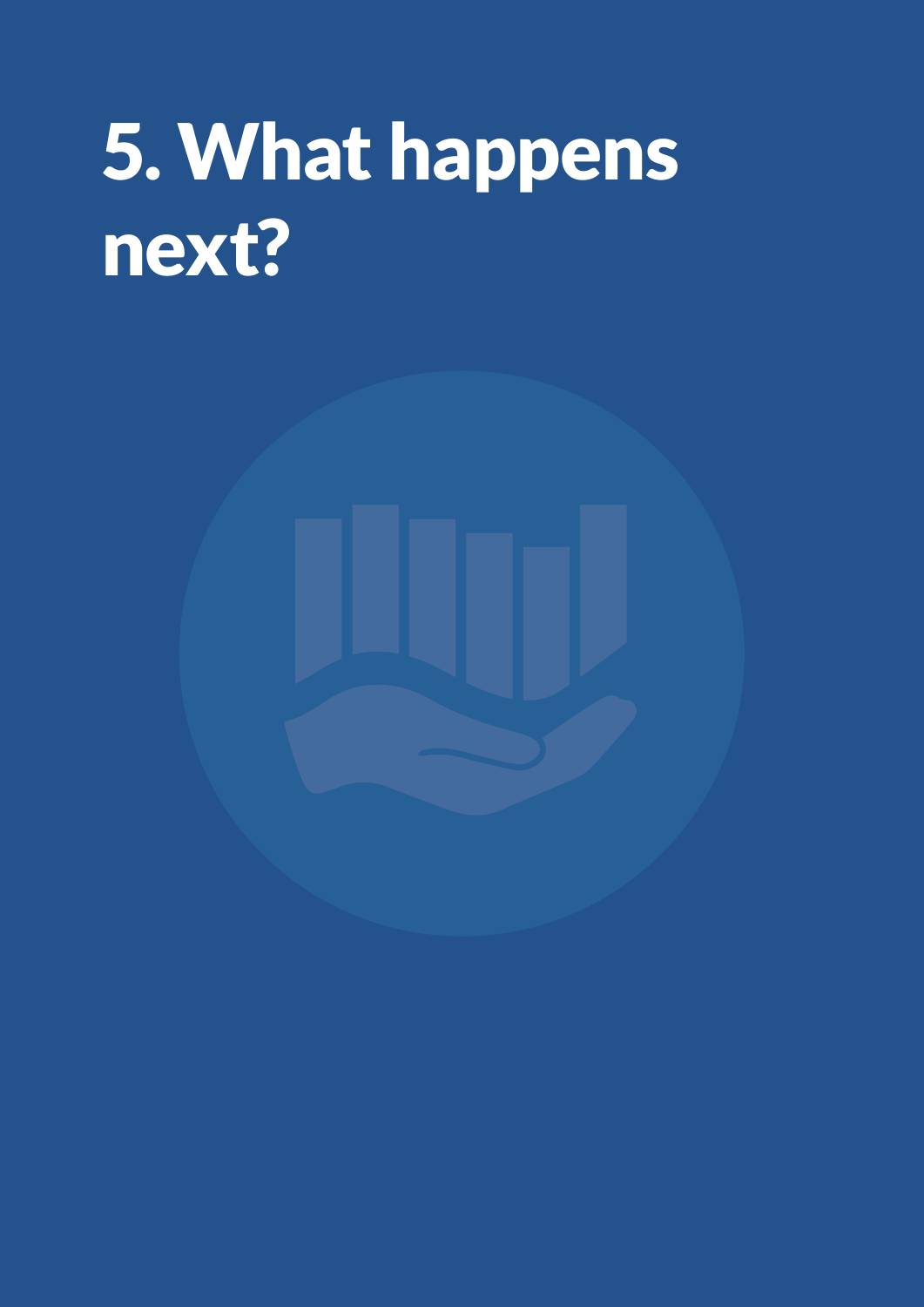The model proposed in this paper recognizes volunteering as a complex activity that cuts across a range of practices, benefits and motivations. Volunteering is relevant throughout people's lives and people may take part in multiple aspects at different times. Volunteering is both a means and an end to achieving, challenging, disrupting and even shaping development outcomes.

This document will be used as an input into the discussions at the Global Technical Meeting in July 2020 and as a foundation for the four workstreams that feed into the meeting. Rather than being the "final say" on the complexity of volunteering practices, it seeks to stimulate discussion among practitioners, policy-makers, academics and the many volunteers who practice these activities first-hand. Some critical questions to be considered include:

- Which configuration(s) of these elements could make the greatest contribution to achieving development goals such as the SDGs?
- How do configurations of these elements change over time? For instance, within a development project lifecycle or the time-frame between devising and implementing volunteering policies?
- In terms of the intensity of volunteer engagement, how can organizations better support both longer-term and shorter-term engagement?
- How can organizations strike a balance in the provision of volunteer opportunities with a development component (i.e. community-building), while also taking into account the welfare and development of volunteers (i.e. self-building)?
- What types of volunteering practices do certain policies promote?
- Who should be included in interpreting this typology in organizations, national contexts or groups?
- How will this model change in the future? Will certain rings include more elements or will some cease to exist? What are the potential opportunities and threats presented by these changes?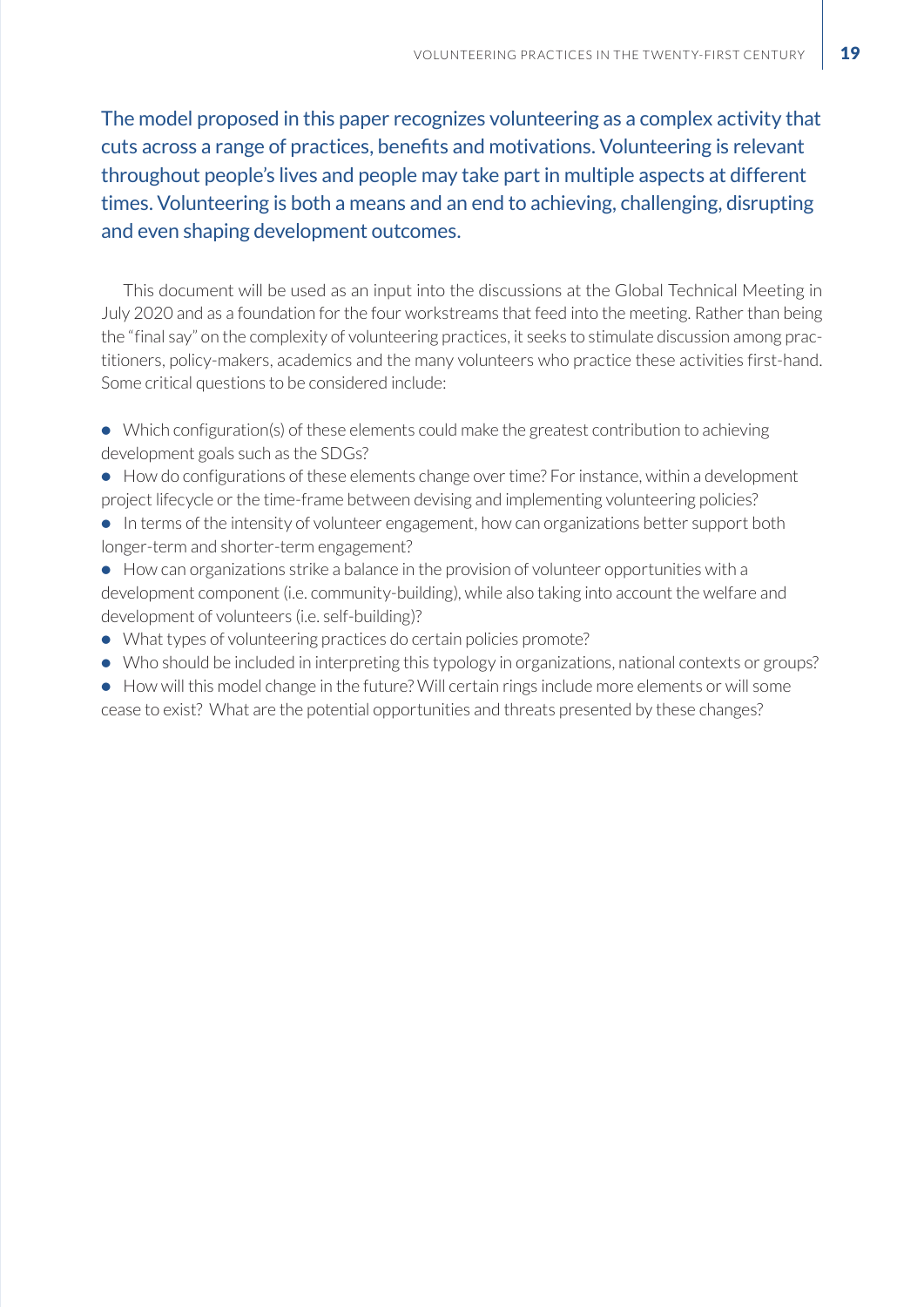## <span id="page-19-0"></span>**NOTES**

- UNV 2018.
- Twigg and Mosel 2017.
- Devkota, Doberstein and Nepal 2016.
- McLennan, Whittaker and Handmer 2016.
- [www.onlinevolunteering.org](http://www.onlinevolunteering.org).
- Amichai-Hamburger 2008.
- Amichai-Hamburger 2008.
- UNV 2018.
- UNV 2018.
- Anheier and Salamon 1999.
- Lind in Banerjea 2011.
- Banerjea 2011.
- Jenkins 2009.
- Hustinx and Lammertyn 2003, Rochester,
- Paine and Howlett 2010.
- Holmes 2014.
- Macduff 2005.
- Hustinx and Lammertyn 2003.
- Hustinx 2001.
- Hazeldine and Baillie Smith 2015.
- Hazeldine and Baillie Smith 2015, p. 29.
- Laurie and Baillie Smith 2018.
- Burns and Howard 2015.
- Lopez Franco and Shahrokh 2015.
- Lopez Franco and Shahrokh 2015, Baillie
- Smith, Laurie and Griffiths 2017.
- Devereux 2008, p. 358.
- Butcher and Einolf 2017, p 4.
- Banerjea 2011, Jenkins 2009.
- Lewis 2015, Patel, Perold, Mohamed and
- Carapinha 2007.
- **UNV 2020.**
- VSO and IDS 2014.
- Burns and Howard 2015, p. 12.
- Aked 2015.
- Allen, Galiano and Hayes 2011.
- Rochester, Paine and Howlett 2010.
- Stebbins 2013, p. 2.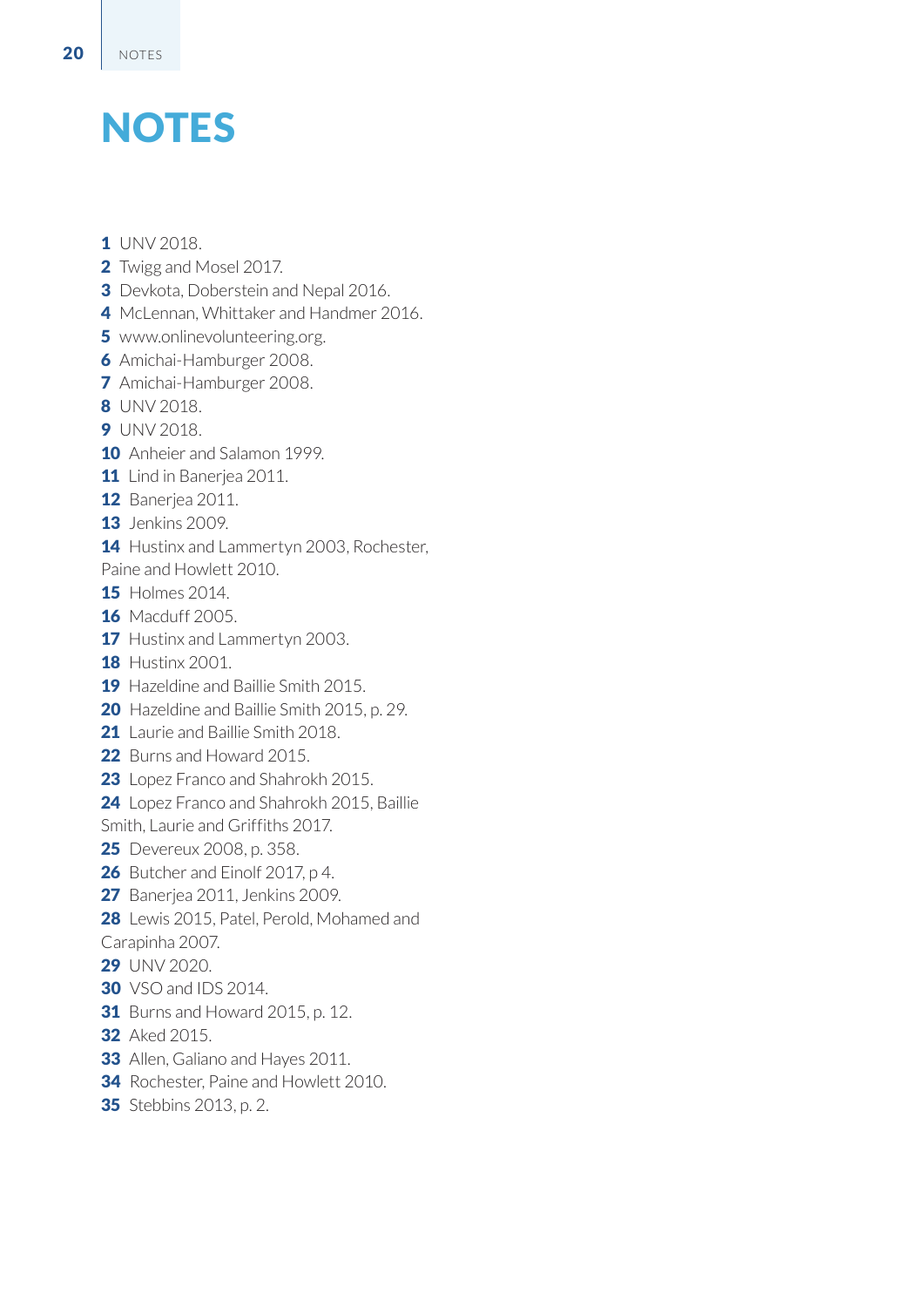## <span id="page-20-0"></span>REFERENCES

Aked, Jody (2015). What's Different about How Volunteers Work? Relationship Building for Wellbeing and Change. *IDS Bulletin* 46(5): 29–42.

Allen Kenn, Mónica Galiano and Sarah Hayes (2011). Global companies volunteering globally: The final report of the Global Corporate Volunteering Research Project. Dulles, VA: International Association for Volunteer Effort.

Amichai-Hamburger, Yair. (2008). Potential and promise of online volunteering. *Computers in Human Behavior*. 24(2): 544–562.

Anheier, Helmut K. and Lester M. Salamon (1999). Volunteering in Cross-National Perspective: Initial Comparisons. *Law and Contemporary Problems*. 62(4): 43–65.

Baillie Smith, Matt, Nina Laurie and Mark Griffiths (2017). South–South volunteering and development. *Geographic Journal*, 184(2): 158–168.

Banerjea, Niharika (2011). Voluntary Participation and Poor Women's Work: A Critical Examination of a Community Health Improvement Initiative in a Kolkata Slum. *Contemporary South Asia*. 19(4): 427–40.

Burns, Danny and Jo Howard (2015). Introduction: What Is the Unique Contribution of Volunteering to International Development? *IDS Bulletin*. 46(5): 1–4.

Butcher, Jacqueline and Christopher J. Einolf (2017). Volunteering: A Complex Social Phenonemon. In *Perspectives on Volunteering: Voices from the South*, J. Butcher and C. J. Einolf (eds.) 3–28. Switzerland: Springer International.

Devereux, Peter (2008). International Volunteering for Development and Sustainability: Outdated Paternalism or a Radical Response to Globalisation? *Development in Practice*, 18(3): 357–370.

Devkota, Bishnu Prasad, Brent Doberstein and Sanjay K. Nepal (2016). Social Capital and Natural Disaster: Local Responses to 2015 Earthquake in Kathmandu. *International Journal of Mass Emergencies and Disasters*, 34(3): 439–466.

Hazeldine, Shaun and Matt Baillie Smith (2015). IFRC Global Review on Volunteering Report. Geneva: IFRC.

Holmes, Kirsten (2014). 'It Fitted in with Our Lifestyle': An Investigation into Episodic Volunteering in the Tourism Sector. *Annals of Leisure Research*. 17(4): 443–459.

Hustinx, Lesley (2001). Individualisation and new styles of youth volunteering: an empirical exploration. *Voluntary Action*. 3(2): 58-78.

Hustinx, Lesley and Frans Lammertyn (2003). Collective and Reflexive Styles of Volunteering: A Sociological Modernization Perspective. *Voluntas*. 14(2): 167–188.

Jenkins, Katy (2009). 'We Have a Lot of Goodwill, but We Still Need to Eat...': Valuing Women's Long Term Voluntarism in Community Development in Lima. *Voluntas*. 20(1): 15–34.

Laurie, Nina and Matt Baillie Smith (2018). Unsettling Geographies of Volunteering and Development. *Transactions of the Institute of British Geographers* 43(1): 95–109.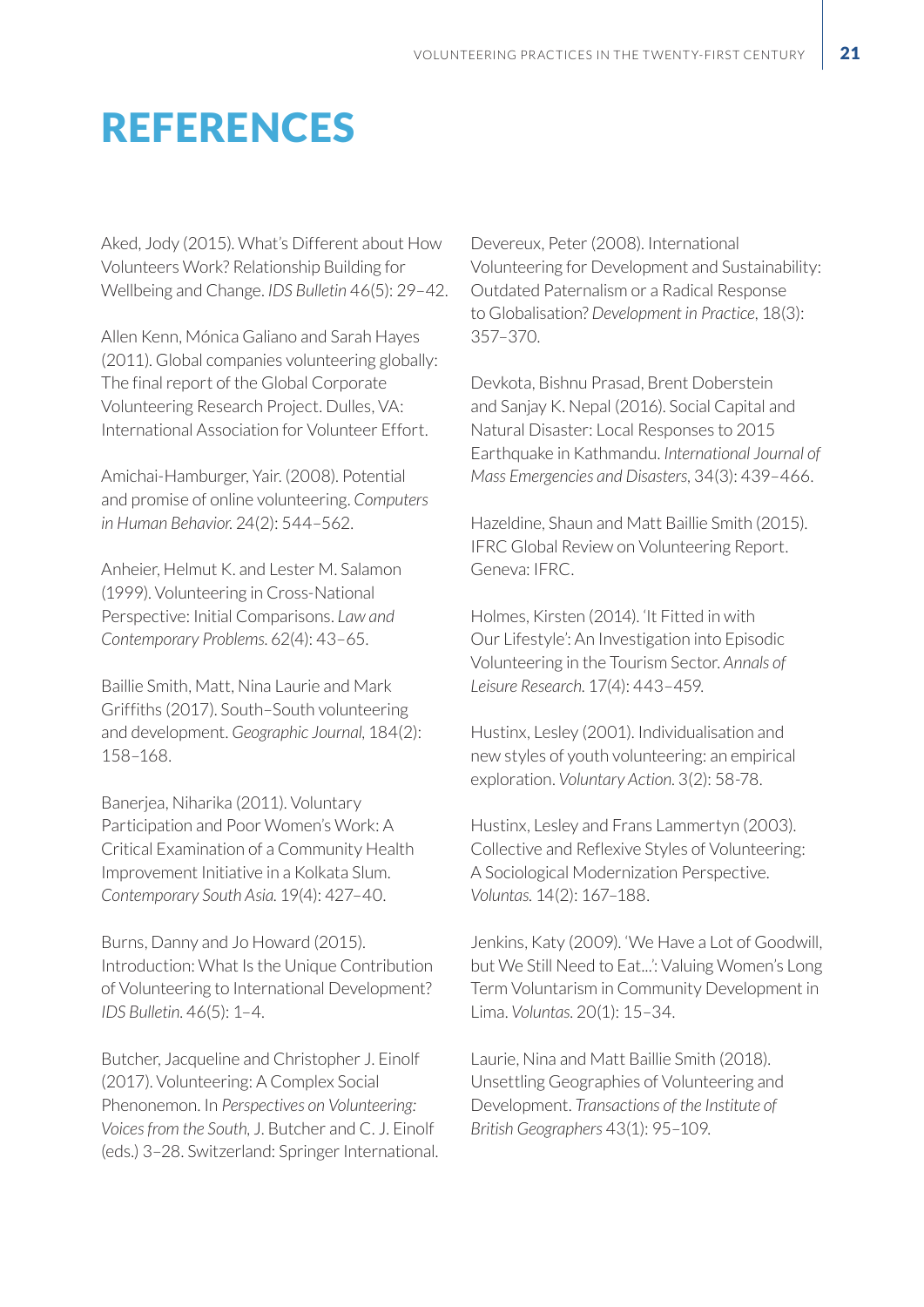Lewis, Simon (2015). Learning from Communities: The Local Dynamics of Formal and Informal Volunteering in Korogocho, Kenya. *IDS Bulletin*. 46(5):69–82.

Lopez Franco, Erika and Thea Shahrokh (2015). The Changing Tides of Volunteering in Development: Discourse, Knowledge and Practice. *IDS Bulletin*. 46.

Macduff, Nancy (2005). Societal Changes and the Rise of the Episodic Volunteer. *In Emerging Areas of Volunteering* (vol. 1) 51–65.

McLennan, Blythe, Joshua Whittaker and John Handmer (2016). The Changing Landscape of Disaster Volunteering: Opportunities, Responses and Gaps in Australia. *Natural Hazards*. 84(3): 2031–2048.

Patel, Leila, Helene Perold, Salah Elzein Mohamed and Rene Carapinha (2007). Five-Country Study on Service and Volunteering in Southern Africa. Washington University in St. Louis. Center for Social Development (CSD) Research Report No. 07-19.

Rochester, Colin, Angela Ellis Paine and Steven Howlett (2010). *Volunteering and Society in the 21st Century*. Hampshire: Palgrave MacMillan.

Stebbins, Robert (2013). Unpaid Work of Love: Defining the Work-Leisure Axis of Volunteering. *Leisure Studies* 32(3): 339–345.

Twigg, John and Irina Mosel (2017). Emergent Groups and Spontaneous Volunteers in Urban Disaster Response. *Environment and Urbanization*. 29(2): 443–458.

United Nations Volunteers (UNV) programme (2018). 2018 State of the World's Volunteerism Report. The Thread That Binds: *Volunteerism and Community Resilience*. Bonn: UNV.

United Nations Volunteers (UNV) programme (2020). Global Technical Meeting 2020 on Volunteering for the 2030 Agenda. *UNV, 5 October*. Available at [https://www.unv.org/](https://www.unv.org/news/global-meeting-volunteering-2020) [news/global-meeting-volunteering-2020.](https://www.unv.org/news/global-meeting-volunteering-2020)

Voluntary Services Overseas (VSO) and Institute of Development Studies (IDS) (2014). *The role of volunteering in sustainable development*. London and Brighton: VSO and IDS.